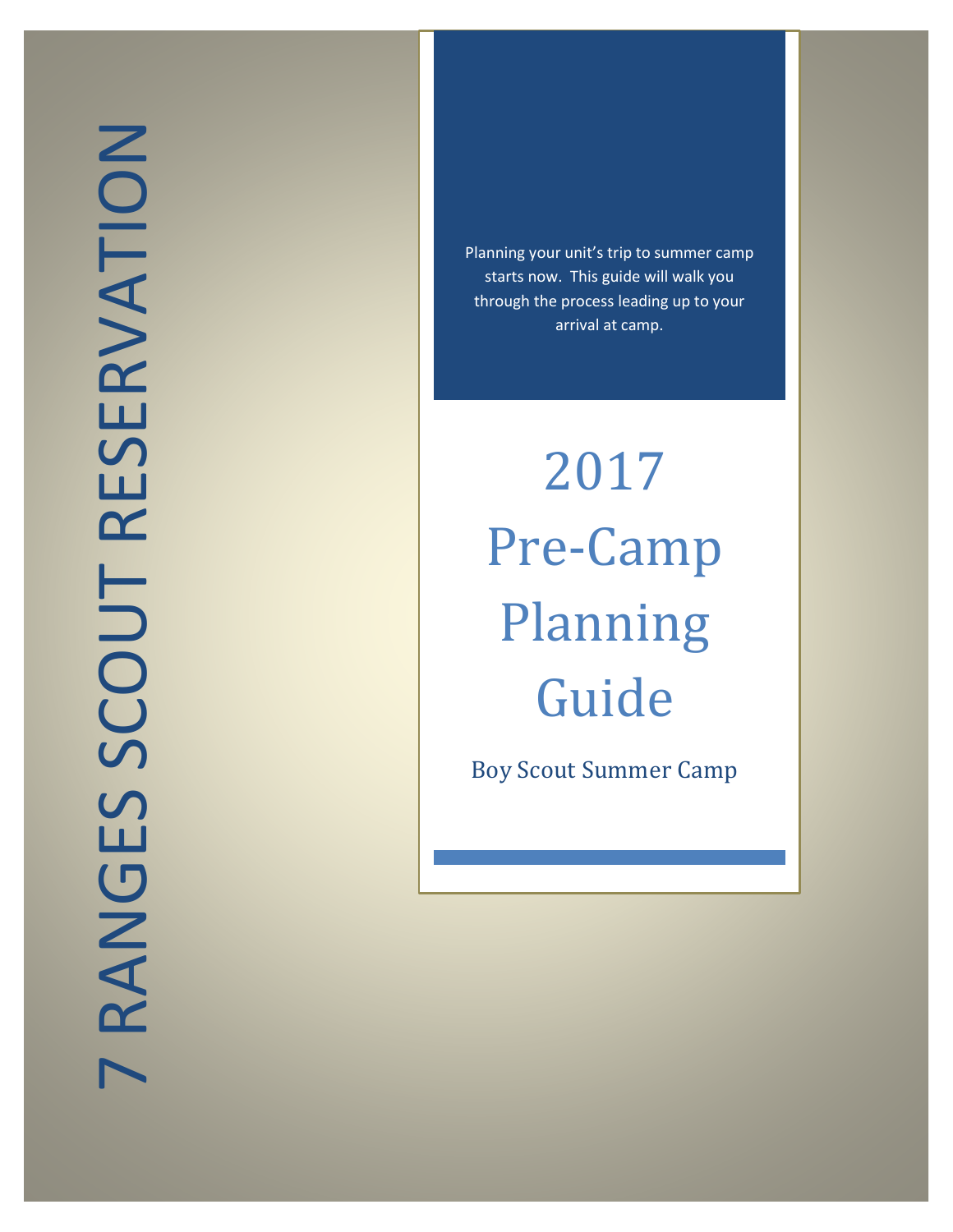# *Scout Oath*

On my honor I will do my best to do my duty to God and my country and to obey the Scout Law;

To help other people at all times;

To keep myself physically strong, mentally awake, and morally straight.

# **Scout Law**

#### A Scout Is:

**Trustworthy** Loyal Helpful Friendly **Courteous Kind** Obedient **Cheerful Thrifty** Brave Clean Reverent



# **Prepared. For Life.**®

# **BSA Mission Statement**

The mission of the Boy Scouts of America is to prepare young people to make ethical and moral choices over their lifetime by instilling in them the values of the Scout Oath and Law.

# **7R Mission Statement**

The mission of Seven Ranges Scout Reservation is to support the aims and methods of the Scouting program by helping the handbook come alive through activity, tradition, pride, and excellence.

# **BSA Vision Statement**

The Boy Scouts of America will prepare every eligible youth in America to become a responsible, participating citizen and leader who is guided by the Scout Oath and Law.

# **Contact Information**

#### Seven Ranges Scout Reservation

| 7070 Meter Rd.       |
|----------------------|
| Kensington, OH 44427 |
| (330) 738-2085       |

sevenrangesscoutreservation@gmail.com [www.facebook.com/7Ranges](http://www.facebook.com/7Ranges)

Reservation Director: Cell: (330) 615-9112

Travis Harper Travis.harper517@gmail.com

#### *Buckeye Council, BSA*

2301 13<sup>th</sup> St NW buckeye@bsamail.org Canton, OH 44708 www.buckeyecouncil.org (330) 580-4272 [www.facebook.com/buckeyecouncil](http://www.facebook.com/buckeyecouncil)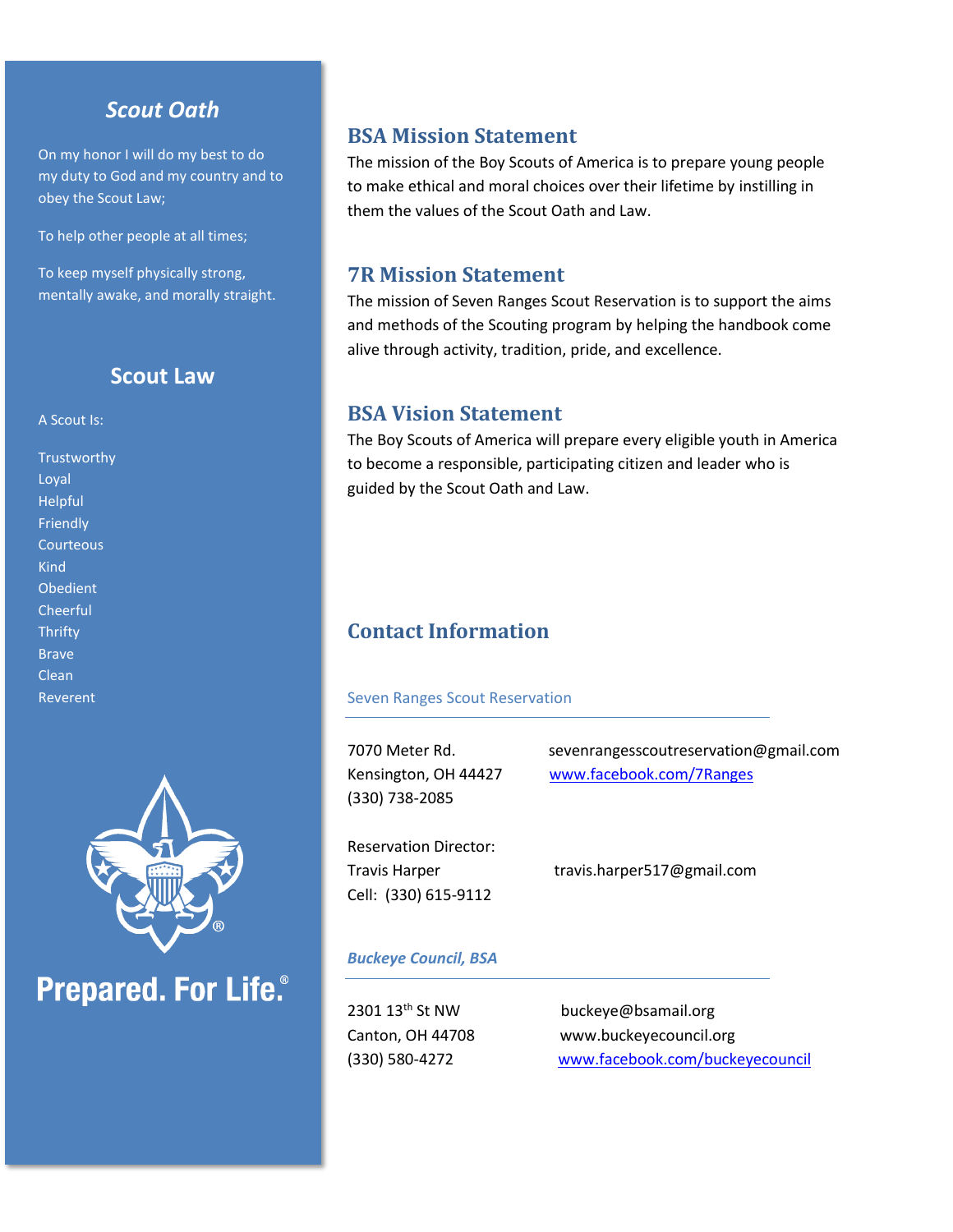# **Pre-Camp Tasks & Important Dates**

#### *January*

- Begin or continue to promote the summer camping program to your scouts and their families.
- As part of your promotion, do not forget those Webelos scouts that will be crossing over into your unit later on in the spring.
- Ensure that you have registered your unit online and have a site reserved.
- Identify those scouts who may need financial assistance to attend camp.
- It is never too early to start collecting pipestone wood.

#### *February*

- Continue to update and enter unit information online.
- Apply for camperships. Applications are available online at buckeyecouncil.org.
- Attend BPI.
- Sign up to attend one of the Good Turn Weekends.
- Make first early bird payment.

**Important Dates To Remember:** Feb. 4th: BPI Feb. 15<sup>th</sup>: First Early Bird Payment Due

#### *March*

- Continue to update and enter your unit information online.
- Continue to collect pipestone wood.
- Make second early bird payment.

#### **Important Dates To Remember:**

March 1<sup>st</sup>: Campership Applications Are Due March  $17^{\text{th}} - 19^{\text{th}}$ : Good Turn Weekend #1 March 18<sup>th</sup>: 1 PM Leader Meeting #1 (7R Scoutmaster's Lounge) March 31<sup>st</sup>: Second Early Bird Payment Due

> *"A week of camp life is worth six months of theoretical teaching in the meeting room."*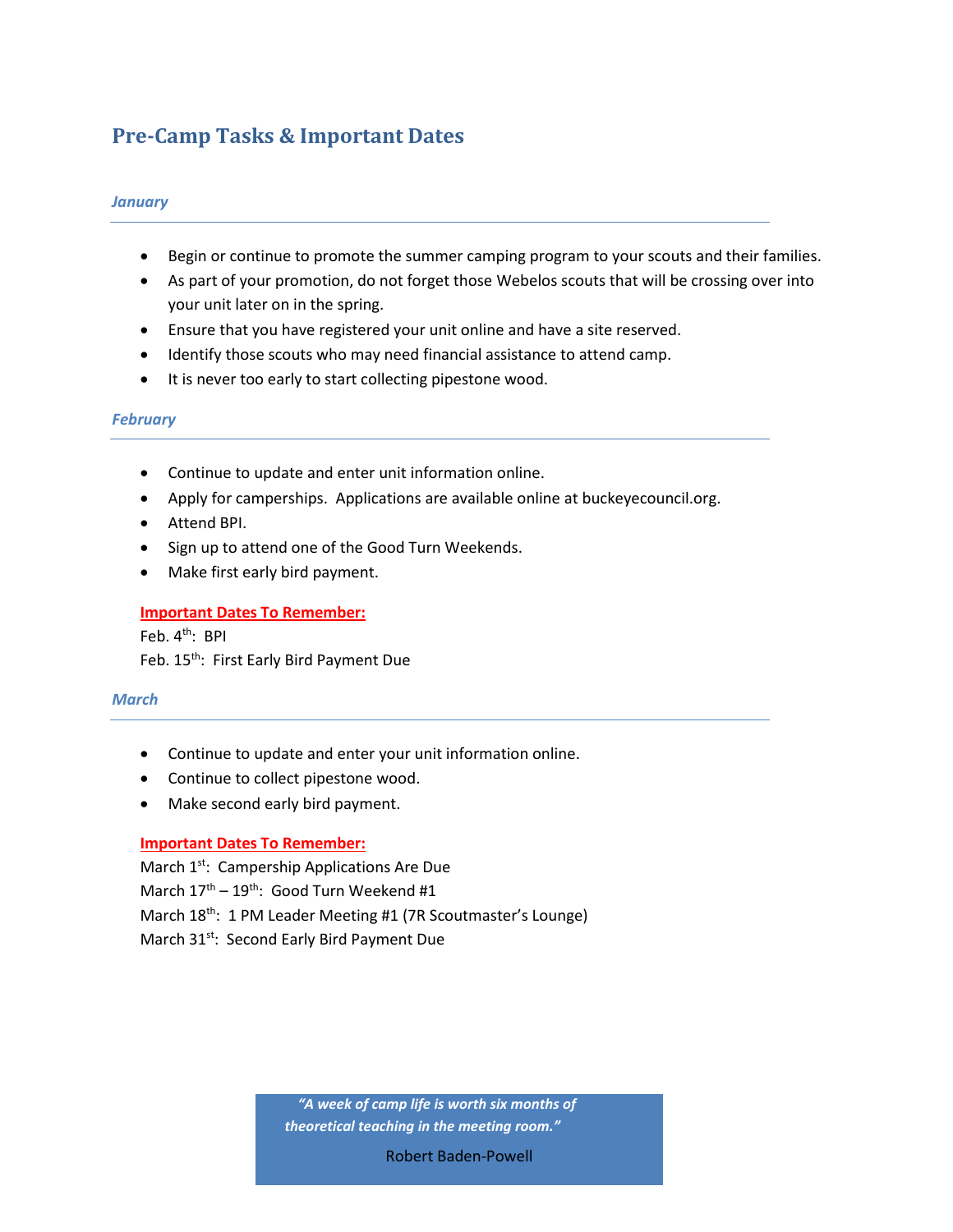- Continue to update and enter unit information online.
- Discuss with your scouts and write down which merit badges classes they wish to attend. The merit badge scheduled will be available online by February 28<sup>th</sup>.
- Continue to collect pipestone wood.

#### **Important Dates To Remember:**

April 7<sup>th</sup>-9<sup>th</sup>: Good Turn Weekend #2 April 8<sup>th</sup>: 1 PM Leader Meeting #2 (7R Scoutmaster's Lounge) April 21<sup>st</sup>-23<sup>rd</sup>: Good Turn Weekend #3 April 22<sup>nd</sup>: 1 PM Leader Meeting #3 (7R Scoutmaster's Lounge) April 30<sup>th</sup>: 12:00 PM EST Merit Badge Registration Opens

*May*

- Continue to register your scouts for merit badges online.
- Have scouts begin working on pre-requisites
- Pay the balance of all fees 30 days prior to your Troop's arrival at camp.

#### **Important Dates To Remember:**

May 19<sup>th</sup>-21<sup>st</sup>: Good Turn Weekend #4 May 20<sup>th</sup>: 1 PM Leader Meeting #4 (7R Scoutmaster's Lounge)

#### *June*

- Ensure all scouts are registered and their information is up to date.
- Ensure all scouts are registered for their respective merit badges.
- Pay the balance of all fees 30 days prior to your Troop's arrival at camp.

#### **Important Dates To Remember:**

June 7<sup>th</sup>: Camp Office Opens June 18<sup>th</sup>: Week 1 Begins June 25<sup>th</sup>: Week 2 Begins

#### *July*

- Ensure all scouts are registered and their information is up to date.
- Ensure all scouts are registered for their respective merit badges.
- Pay the balance of all fees 30 days prior to your Troop's arrival at camp.

#### **Important Dates To Remember:**

July 2<sup>nd</sup>: Week 3 Begins July 9<sup>th</sup>: Week 4 Begins July 16th: Week 5 Begins July 23rd: Week 6 Begins July 30<sup>th</sup>: Week 7 Begins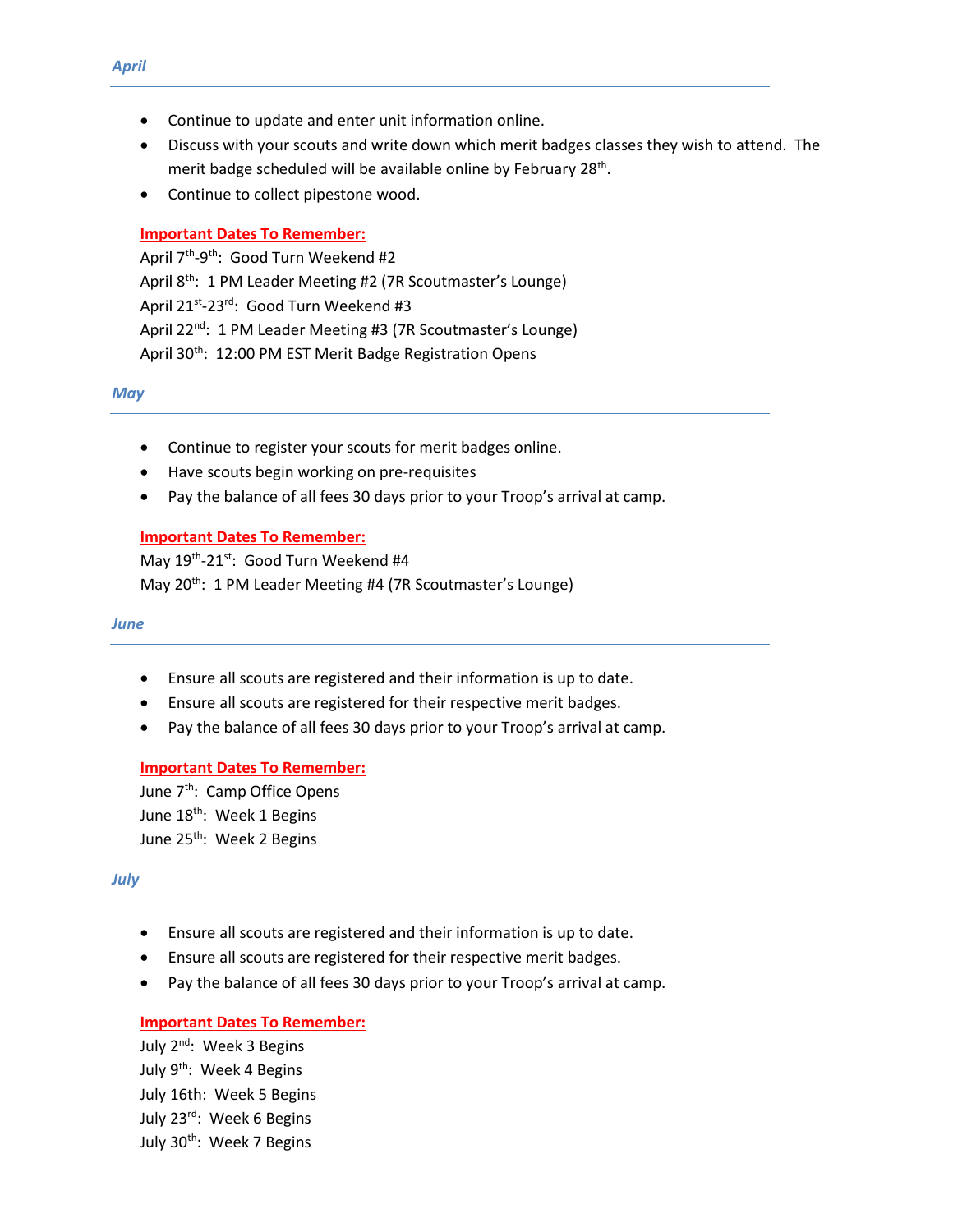# **Financial Planning**

#### *Individual Fees*

The rates below are current for the 2017 summer camping season. Campers are required to have all fees paid in full thirty (30) days prior to their week in camp. All fees include a \$50 NON refundable and NON transferrable deposit. For more information please refer to the refund policy discussed later in this section.

**\*New For 2017\*** All campers will pay the same fee regardless of Council affiliation. We have also changed the calculation for adults who will not be spending the entire week in camp.

The base fee for adults is now \$40 and an additional amount is paid for each successive night in camp. For example:

- \$15 additional for 2 nights
- \$35 additional for 3 nights
- \$60 additional for 4 nights
- \$75 additional for 5 nights
- \$95 additional for 6 nights

This would bring the total cost of camp for a leader staying all week to \$135.

The fees for Camp Calumet, our outpost camp, do not include the cost of food. Each unit is responsible for providing their own food for the week.

Discounts and camperships are available. Please see the discounts section of this guide for further details.

|       | Camp Algonkin | Camp Calumet |
|-------|---------------|--------------|
| Youth | \$300         | \$210        |
| Adult | \$135         | \$80         |

#### *Unit Fees*

The site deposit is a fee paid to reserve a campsite for your unit during its scheduled week in camp. This deposit is NON refundable, however the unit has the option to roll over the current year's deposit to reserve a site for the following summer.

Your unit has the opportunity to reserve the same site and week for next summer during your current week in camp. If you leave camp without making a reservation, that site becomes available for others to reserve.

Although we make every attempt to keep units in their selected site, the camp reserves the right to move your unit if you are not maximizing the site capacity and the site is needed to house a larger unit.

In Council Unit \$150

Out of Council Unit \$200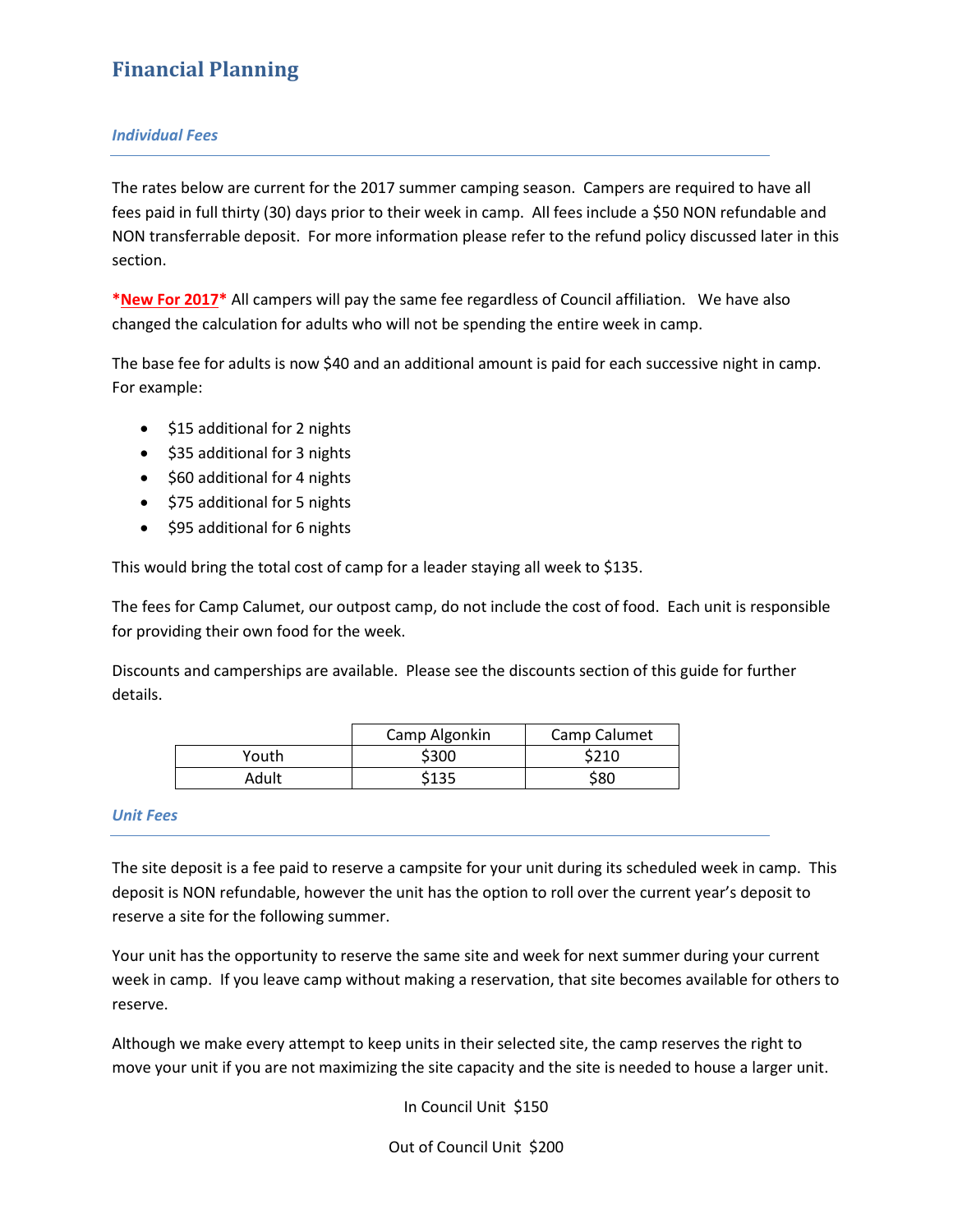To qualify for the Early Bird program and to receive the commemorative hat, registration and payments need to be made by the following schedule:

|                           | Algonkin Youth | Calumet Youth | Algonkin Adults | <b>Calumet Adults</b> |
|---------------------------|----------------|---------------|-----------------|-----------------------|
| February 15 <sup>th</sup> | \$50           | \$50          | \$40            | \$40                  |
| March 31st                | \$100          | \$100         | \$95            | \$40                  |

Only those adults staying the entire week and are paid in full by March 31<sup>st</sup> will qualify for the Early Bird Hat.

To ensure that newly crossed over Webelos have the same opportunities as everyone else, they will receive the Early Bird hat as long as they register and pay \$150 by the March 31 $st$  deadline.

#### *Discounts*

Siblings attending camp will receive a \$10 discount for the second scout and a third scout sibling will receive a \$20 discount. If you have issues applying any of these discounts online, please contact the Buckeye Council Service Center.

#### **\*\*\*New For 2017\*\*\***

In an effort to encourage every unit to bring all of the scouts registered with their unit to camp, we have added an additional incentive. Any unit that brings 100% of their registered scouts to camp will receive a \$300 discount which can be used to pay camp fees, and to purchase commissary items, ice, and Trading Post items.

All you have to do to qualify for this discount is bring along a copy of your June  $30<sup>th</sup>$  Troop roster. Scouts do not have to attend the same week that your unit is in camp. We will make provisional arrangements for any scouts who are unable to attend the week that you are in camp.

Other discounts are available for Buckeye Council units and scouts such as popcorn sales and FOS presentations. Please contact the Buckeye Council service center for more information about these discount programs.

> *"Boys can see adventure in a dirty old duck puddle, and if the Scoutmaster is a boys' man, he can see it too."*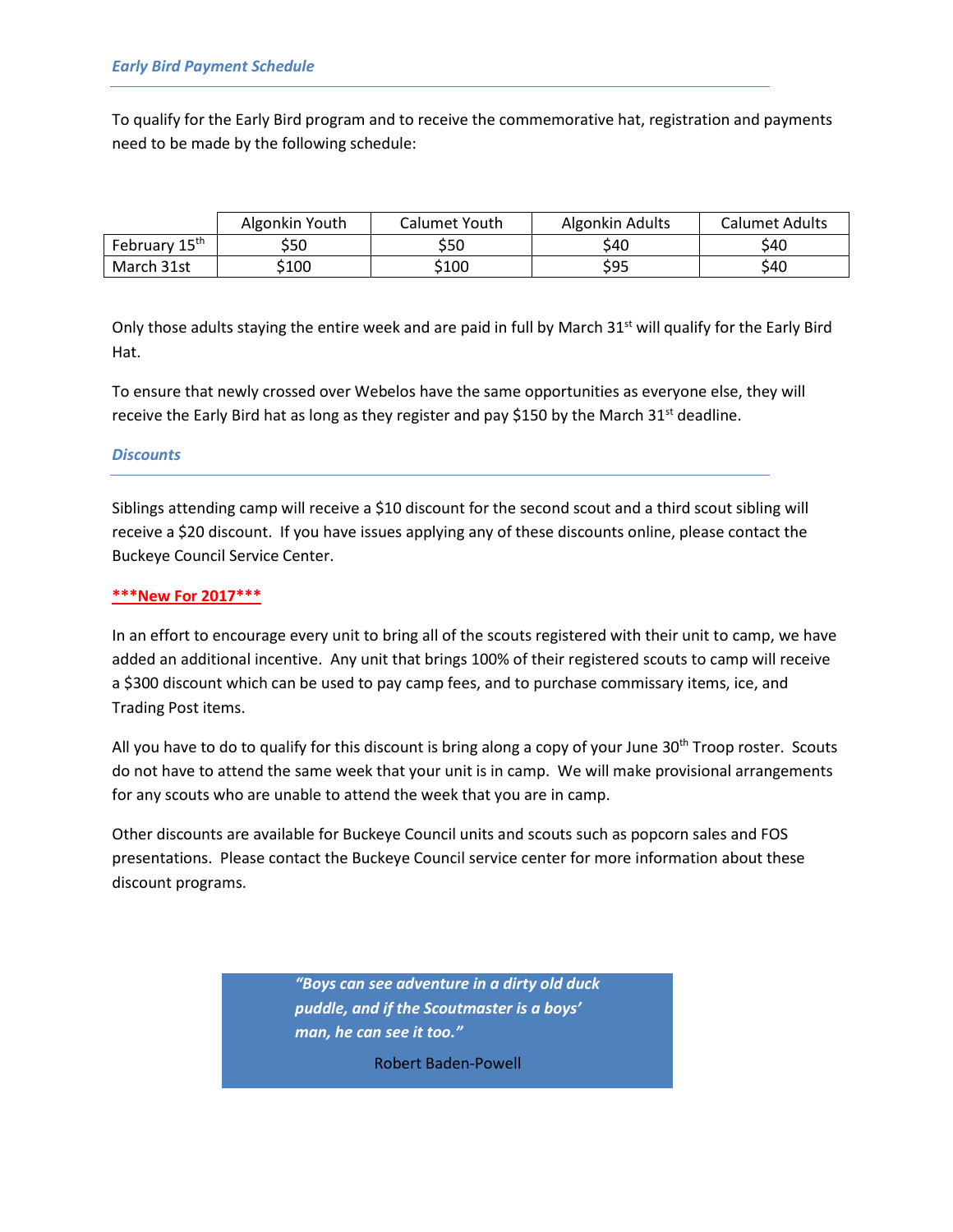Every scout should have the opportunity to experience the summer camping program regardless of their family's financial situation. There are two campership programs available for those that will need financial assistance to attend camp.

The Buckeye Council has a fund available for scouts within the council. The Ohio Elks Association's Scout Financial Assistance Program is designed to assist individual scouts who will not be able to attend camp without some financial assistance. Each scout is encouraged to try to earn at least 50% of his way towards camp. Your unit's participation in FOS, popcorn sales, and Journey to Excellence weighs into who will be supported.

Both applications are available online at Buckeyecouncil.org. All information provided is considered confidential. The deadline to turn in applications is March  $1<sup>st</sup>$ .

## *Refunds*

All activities and events offered by the Buckeye Council require significant planning and the purchase of materials well in advance of the event. These plans include, but are not limited to staffing, food, program materials, patches, awards, and other equipment that are a part of the program fees. Once an individual or unit makes a registration, the expenses related to that event are incurred to support the registration.

- Registrations cancelled more than 30 days prior to your week in camp will receive a full refund minus the \$50 non-refundable deposit.
- Cancellations between 7 and 30 days prior to your week in camp will receive a 50% refund minus the \$50 non-refundable deposit.
- Cancellations 1 to 7 days prior to your week in camp will receive a 25% refund minus the \$50 non-refundable deposit.
- No refunds will be issued for cancellations made the day of your arrival at camp.
- All refunds will be issued to the unit and sent to the Pack, Troop, or Crew and mailed to the unit leader of record.

All cancellations must be made directly to the Buckeye Council. Completion of a refund form is required to receive monies that may be due. Final decision on refunds is up to the Council Program Director. No money will be returned to an individual camper but only through the unit. Refund forms can be found on the Buckeye Council website.

#### *Insurance*

The Buckeye Council's accident and sickness insurance plan covers only Buckeye Council units. Units from out of council need to provide proof of accident insurance upon arrival at Seven Ranges Scout Reservation.

> *"The object of the patrol method is not so much saving the Scoutmaster trouble as to give responsibility to the boy."*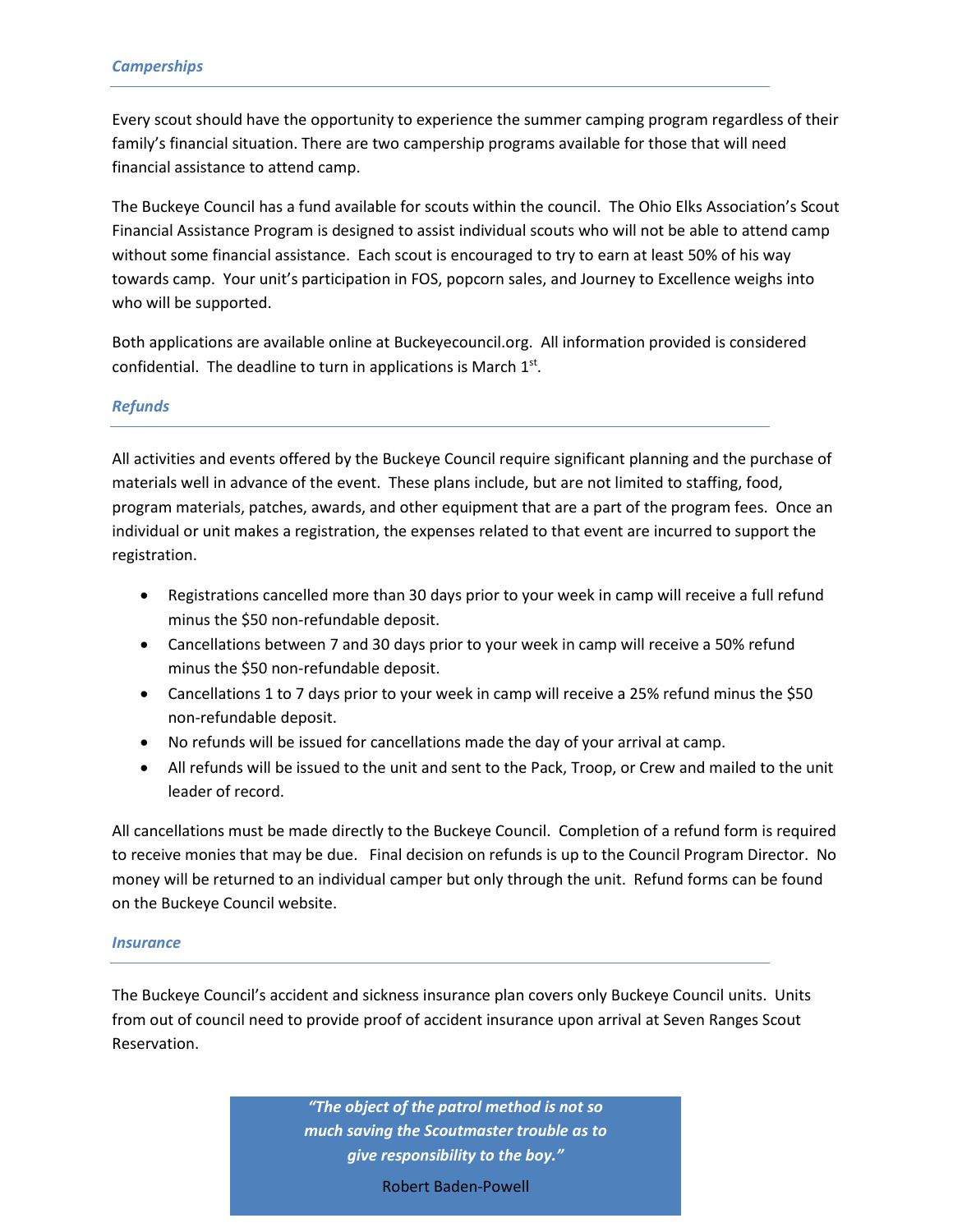# **Preparing Your Troop**

Summer camp is the proving ground for the preferred method of scout camping; a unit operates under its own leadership.

Your week in camp will give the scouts the opportunity to grow as leaders. Time will be given for each scout to work on personal advancement. There will be troop and patrol time, as well as time for scouts to explore a range of personal interests. The unit organization used for the year-round program should be used for the implementation of each unit's summer camp program.

## *Adult Leadership*

Each unit must be under the direction of a competent adult leader (Scoutmaster) and at least one other adult leader (Assistant Scoutmaster) at all times. These individuals must meet specific qualifications in order to safely lead their troop. The qualifications align with the National BSA standards and are mandatory.

## **Scoutmaster:**

- Must be at least 21 years of age.
- Registered and in good standing with the BSA.
- Have completed and kept up-to-date Youth Protection Training.
- Remain at camp for the duration of the week.

#### **Assistant Scoutmaster:**

- Must be at least 18 years of age.
- Registered and in good standing with the BSA.
- Have completed and kept up-to-date Youth Protection Training.
- Remain at camp for the duration of the week.

#### *Youth Leadership*

The Patrol Method is the cornerstone of any scouting program. There is no reason to suspend this method during summer camp. Occasionally, new patrols will have to be formed when coming to camp because all scouts may not attend. Patrols should be established before coming to camp. In addition to the normal scouting roles, there are several positions that will aid your unit during your stay at Seven Ranges.

#### **Junior Assistant Scoutmaster**

The JASM is usually given specific responsibilities involving definite skills such as instruction of certain skills such as a camp craft or ecology. They may also be tasked with directing certain activities such as campfires and games.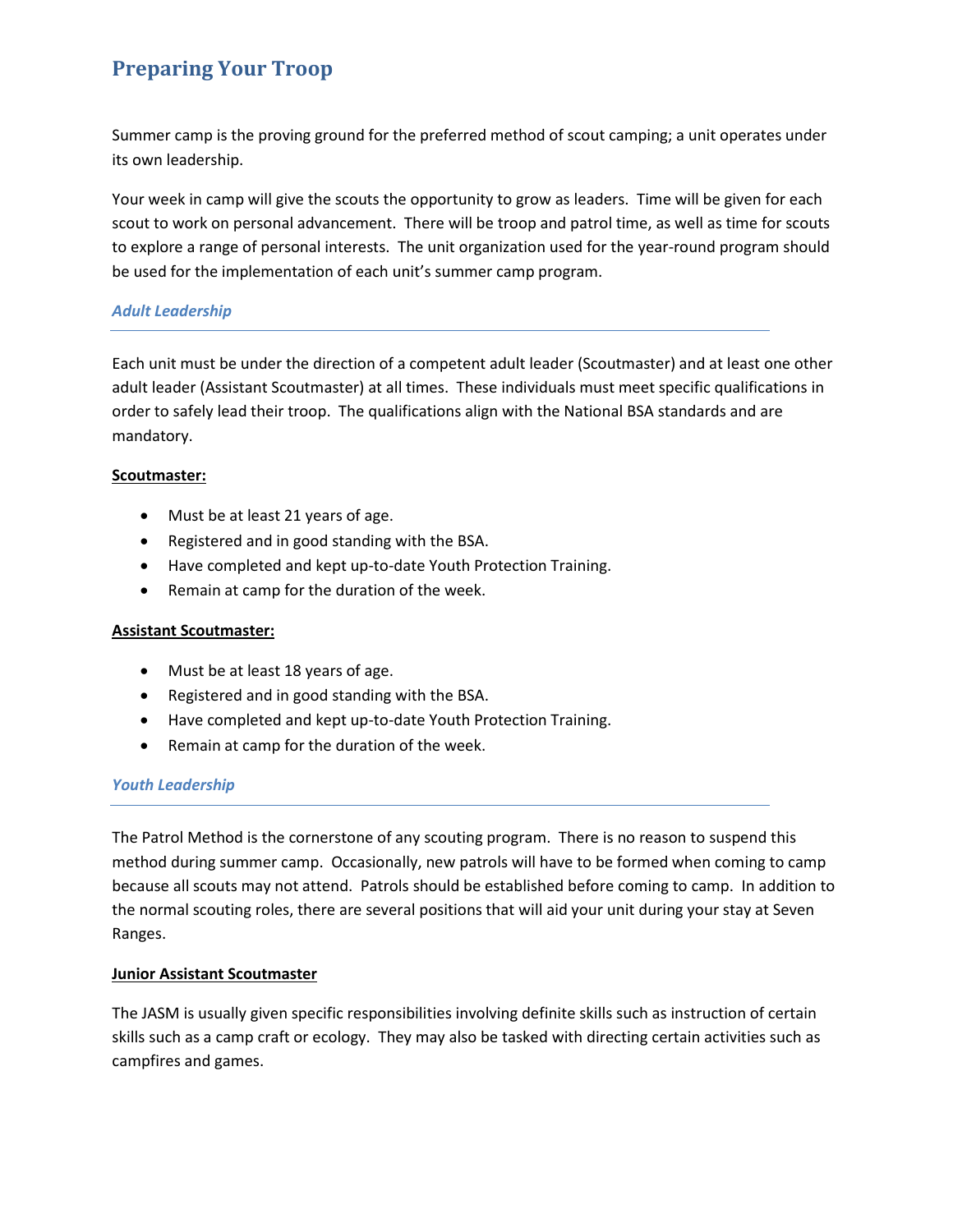### **Senior Patrol Leader**

As the youth leader of the troop, The SPL leads the patrols in all of their patrol activities. He also chairs in the Troop Leaders' Council. At least once per day, this council should meet to discuss the day's schedule of duties and programs.

The SPL's role at camp is very important and we would like to see each and every one of them concentrate most of their time in camp to leading his unit. To accommodate this we have a special SPL2B program established.

With this program, your Senior Patrol Leader may attend camp for a second week free of any registration fees. Under this program, your SPL will not be permitted to take any classes or merit badges during your unit's week in camp. For more information about this program, please contact the Buckeye Council Service Center or the Reservation Director.

## **Troop Astronomer**

This should be an older scout or even an adult that has an interest in Astronomy. The Troop Astronomer can guide scouts the astronomy requirements of the camp honors program. Training for this position is offered through the Ecology department.

## **Troop Naturalist**

This should be one or two, youth or adults that have some knowledge and familiarity with the environment and can guide other members of the unit through the nature requirements of the camp honors program. Training for the Troop Naturalist is offered through the Ecology department.

#### **Chaplain's Aide**

This is a scout who has shown an interest in helping his unit in being ever mindful of the twelfth point of the Scout Law: "A Scout is Reverent". The Camp Chaplain will conduct a special training program for scouts who wish to fill this role. Chaplain's Aides will be utilized throughout their week in camp.

#### **Fire Warden**

This is a scout who is charged with the responsibility of making sure the unit is following the Camp/Unit Fireguard Plan. Fire Wardens will receive training from the Commissioner staff on Sunday.

#### *Recommended Gear*

While the camp provides some of the necessary gear needed to make your week as enjoyable as possible, there are several items you will need to bring with you as well.

#### **Troop Gear**

- Buddy Board (Mandatory)
- American Flag & State flag if from out of State
- Troop flag to be displayed in your campsite
- Troop mess kits and eating utensils
- First aid kit
- $\bullet$  Extra lantern(s)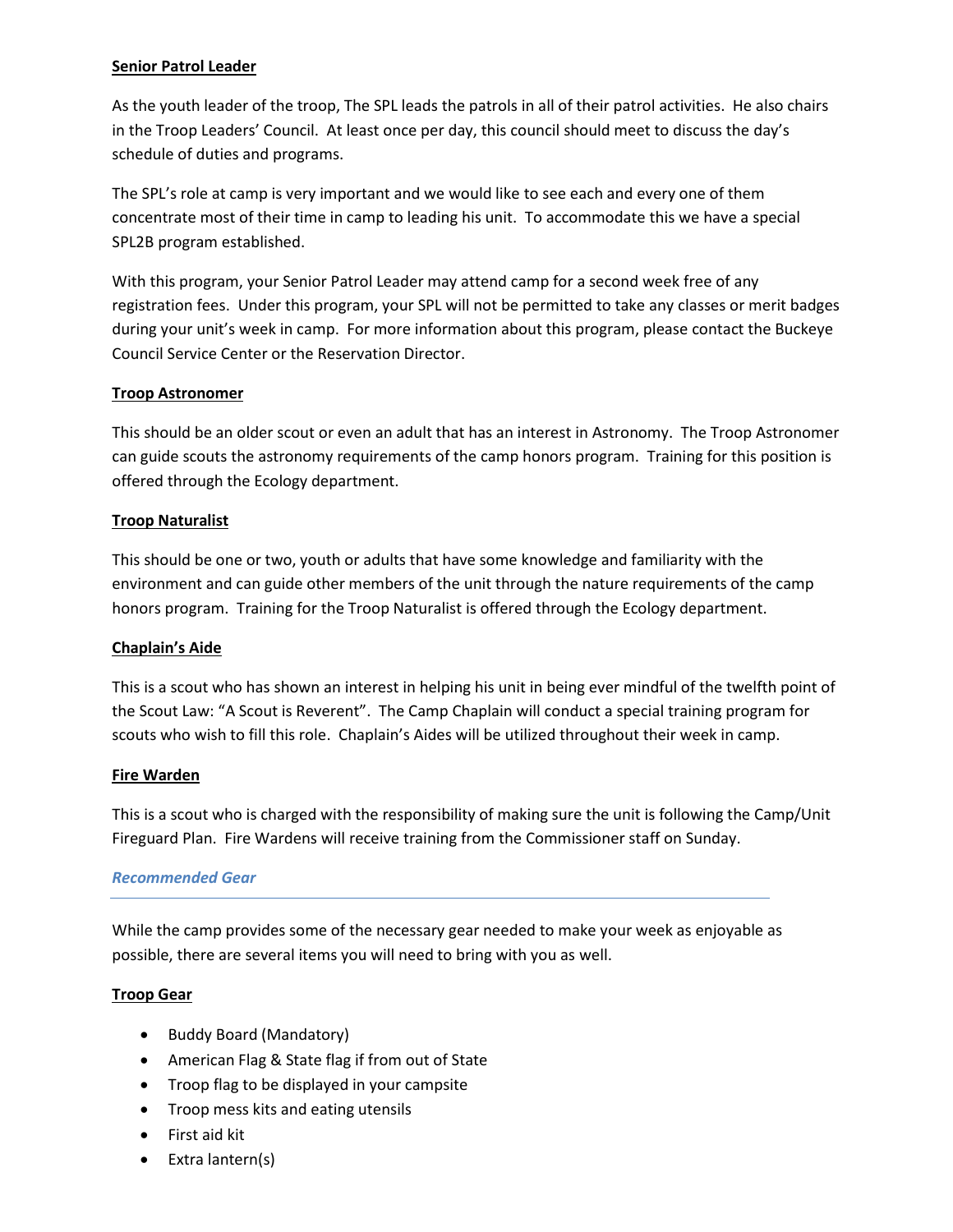#### **Patrol Gear**

- Patrol flag
- Twine or rope
- Dining fly
- Patrol mess kit and eating utensils
- 2qt pot

# **Personal Gear**

- Field Uniform
	- $\triangleright$  Scout Shirt
	- $\triangleright$  Scout Shorts
	- $\triangleright$  Scout Socks
- Activity Uniform
	- $\triangleright$  Scouting T-Shirt
	- $\triangleright$  Scout Shorts
	- $\triangleright$  Scout Socks
- ❖ 7 blank or Scouting related t-Shits
- ❖ 1 long sleeve shirt
- 1 sweatshirt
- $\div$  2 pairs of pants or jeans
- 5 pairs of shorts
- Underwear (1 pair per day)
- Socks (at least one pair per day)
- ◆ Belt

# **Footwear**

- ❖ 1 pair of sturdy hiking boots with good ankle support
- ❖ 1 pair of tennis shoes
- Closed toe water shoes (Waterfront)
- ❖ Shower shoes

# **Sleeping**

- ❖ Pad or plastic to cover spring or wooden bunk
- ❖ Sleeping bag
- ❖ Mattress (optional)

Youth campers, including the SPL, will not be provided with mattresses.

- Cooking utensils
- Frying pan or griddle
- Water cooler
- Camp stove (optional)

# **Personal**

- ❖ Mess kit and eating utensils
- ❖ Personal hygiene items
	- $\triangleright$  Tooth brush
	- > Toothpaste
	- Deodorant
	- $\triangleright$  Soap
	- $\triangleright$  Shampoo
	- $\triangleright$  Comb
- 2 towels
- Swim suit (easily accessible)
- Backpack
- Watch
- Flashlight
- Pocket knife
- Notebook and pens/pencils
- ❖ Envelopes and stamps
- Camera
- $\div$  Fishing pole
- Blank or scouting related hat
- ❖ Scout handbook
- ❖ Merit Badge pamphlets
- ❖ MB prerequisites
- 3' whipped knot rope
- ❖ Rain gear
- ❖ Sun screen
- Insect repellent (non-aerosol)
- Pipestone wood (if applicable)
- $\div$  Spending money
- Previous year's Pipestone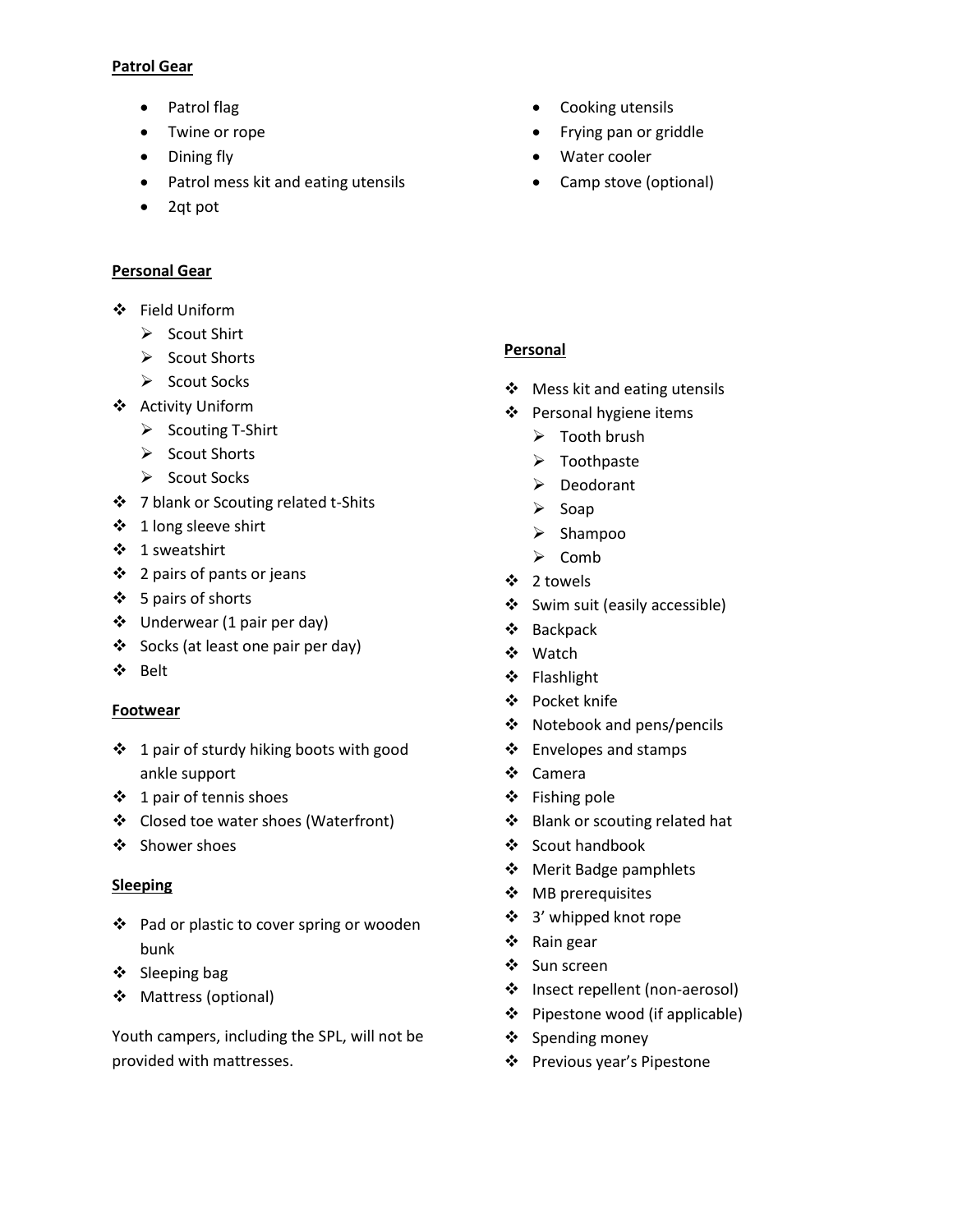A health history as well as an examination conducted within the past 12 months is required for every youth and adult camper. A medical form signed by a physician in June of 2016 is good through June of 2017.

- Must be completed and signed by a certified and licensed healthcare provider recognized by the BSA.
- If the family has health insurance, please attach a copy of both sides of the insurance card.
- Make sure that the Emergency Contact name, address, and phone number appear on the medical form and that the parents or legal guardians have signed and dated the form in the specified location.
- Use BSA form #680-001 for all youth and adults. This form is available at the Buckeye Council Service Center and online.

All participants are required by BSA National standards to undergo a one-on-one medical review upon arrival at camp. Each participant must have their own medical form in hand when going through the recheck process. **Page protectors and binders will only serve to slow the check-in process for your unit and should not be used.**

# *Allergies & Other Dietary Restrictions*

Seven Ranges Scout Reservation will make every reasonable accommodation to campers with dietary restrictions and/or allergies. In order to better serve you we require that you provide documentation from a physician in addition to your annual physical, to include the following:

- Allergen
- Type of allergy
- Severity
- Reaction

When you are contacted to schedule a check-in time (2 weeks prior) we ask that you notify the caller of any allergies or dietary restrictions that will require modification to the menu so that we may order accordingly.

When the camper completes the medical recheck they will be asked to complete the dietary restrictions form and provide documentation from the doctor. At this time the medical staff will verify that we have all of the information that we need.

Campers who are unable to eat in the dining hall due to severe allergy issues may be given alternative dining accommodations.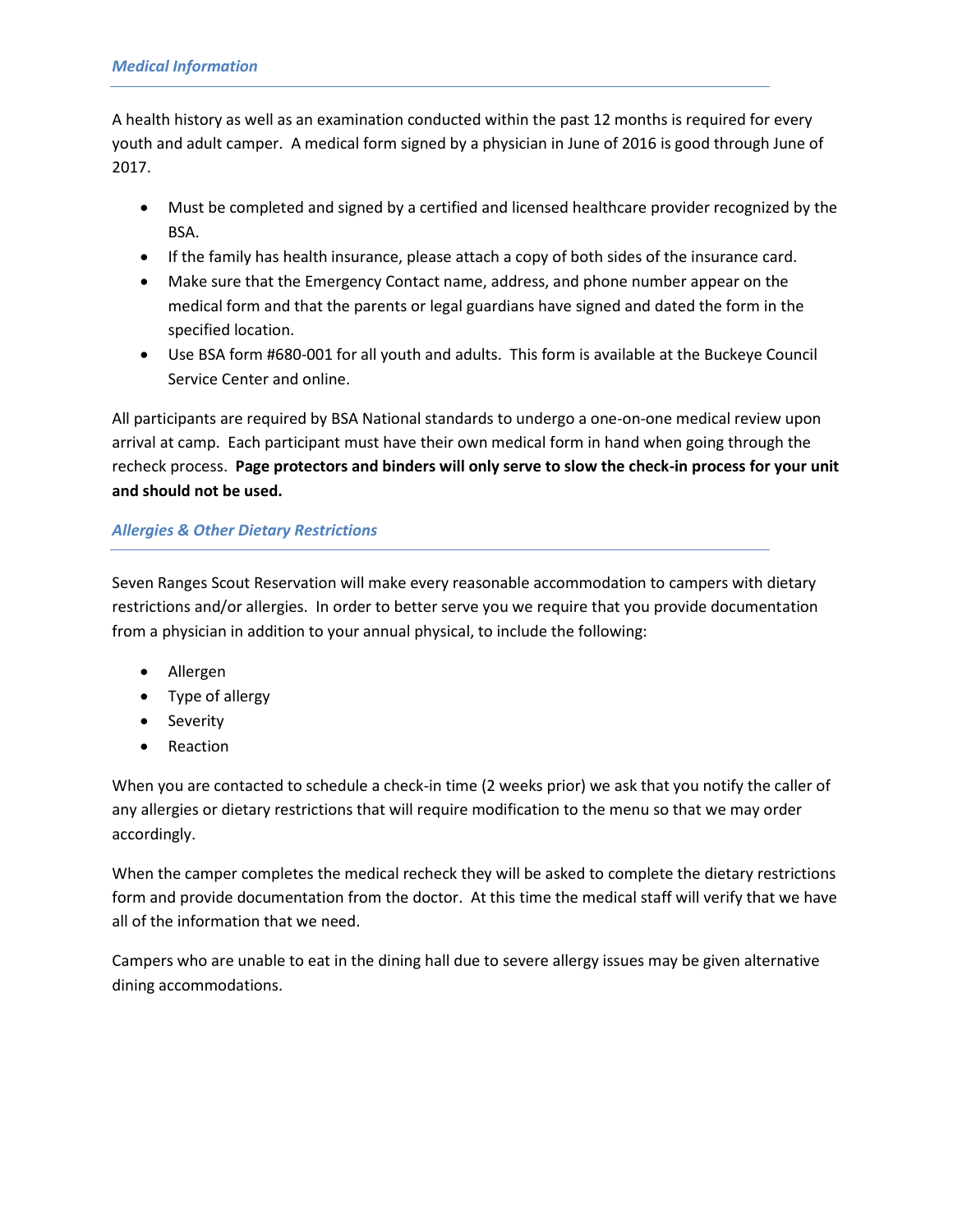# **Planning For Your Arrival**

A trip to summer camp can be very frustrating for adult leaders but if you have a solid plan in place, this can be made much simpler. The following section is a guide to help you plan out the time leading up to your arrival at camp.

### *ASAP*

- Inform all scouts, second year webelos, and their parents of the dates and cost of camp.
- Pre-order your themed t-shirts online at buckeyecouncil.org
- Start collecting pipestone wood.
- Recruit 2 adult leaders for every 8 scouts attending camp.
- Start developing unit leadership and goals for camp.
- Develop a savings and earnings program to help scouts pay for camp.
- Review the summer camp program. Help scouts select merit badges and get them started on prerequisites.
- Plan to attend one of the scheduled Good Turn Weekends and planning conference.

## *One Month Out*

- Out of council units need to file a tour plan.
- Send out a final camp notice to parents.
- Have Troop Committee members visit parents of scouts not registered for camp.
- Finalize merit badge selections and continue to encourage scouts to complete the necessary prerequisites.
- Provide scouts with a list of what to bring to camp. A suggested list was added to this guide.
- Check all scout medical forms to make sure that they have been signed by parents this year and that the medical forms are current.
- Verify that a certified and licensed health-care provider as listed on the medical form has signed all medical forms.
- Consider the resources that the summer camp program can provide and complete a program of activities your troop would like to undertake.
- If your Senior Patrol Leader wishes to participate in the camp's SPL2B program, please request an application from the Buckeye Council Service Center.
- Verify and update as necessary the online registration of your unit, scouts, and merit badges.

*"In assisting his 'neighbor' every day to the best of his ability, an keeping truth, honesty, and kindness perpetually before him, the Boy Scout, with as little formality as possible, is pleasing God."*